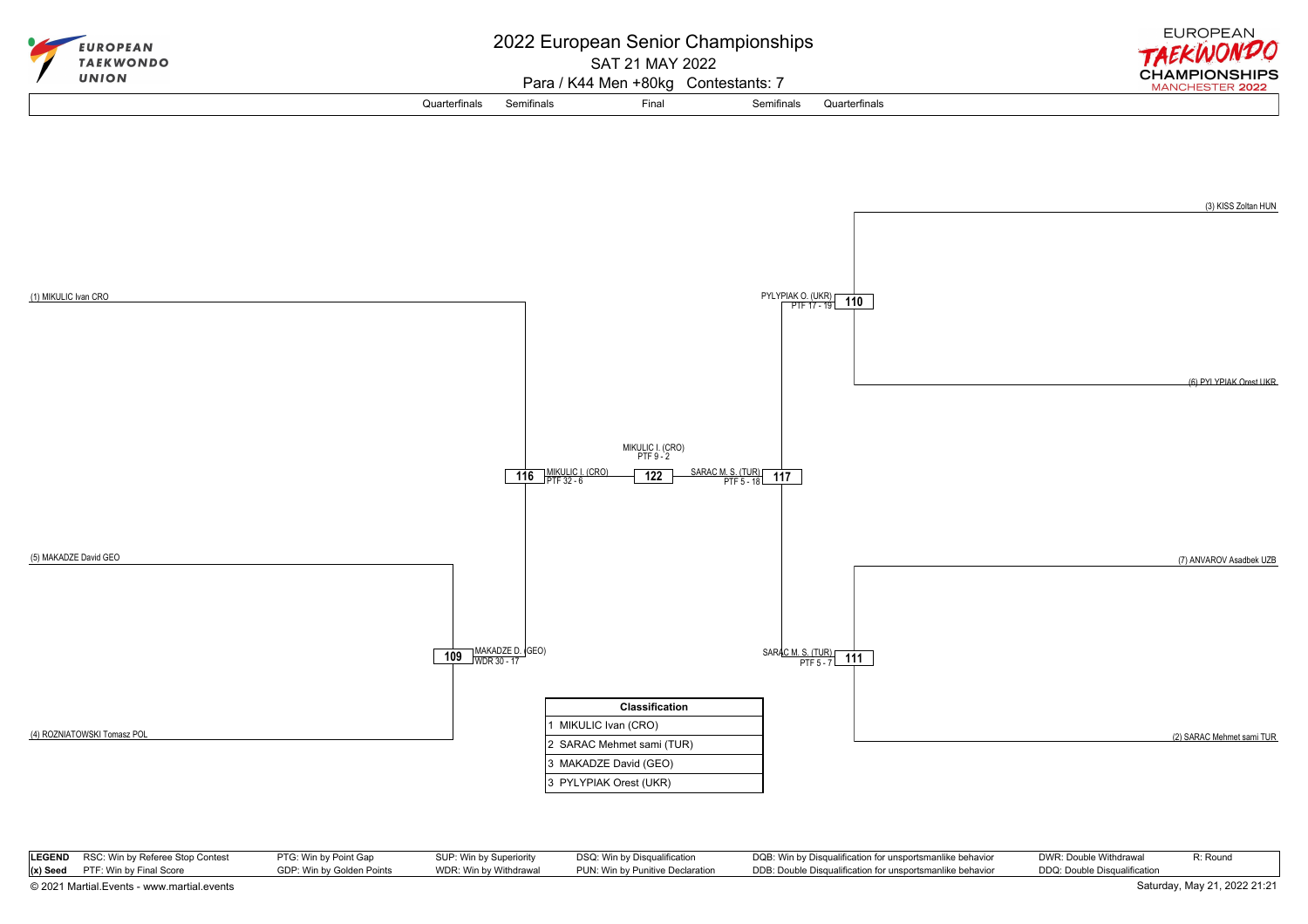

|                                            | LEGEND RSC: Win by Referee Stop Contest | PTG: Win by Point Gap     | SUP: Win by Superiority | DSQ: Win by Disqualification     | DQB: Win by Disqualification for unsportsmanlike behavior | DWR: Double Withdrawal       | R: Round                     |
|--------------------------------------------|-----------------------------------------|---------------------------|-------------------------|----------------------------------|-----------------------------------------------------------|------------------------------|------------------------------|
|                                            | $(x)$ Seed PTF: Win by Final Score      | GDP: Win by Golden Points | WDR: Win by Withdrawal  | PUN: Win by Punitive Declaration | DDB: Double Disqualification for unsportsmanlike behavior | DDQ: Double Disqualification |                              |
| © 2021 Martial.Events - www.martial.events |                                         |                           |                         |                                  |                                                           |                              | Saturday, May 21, 2022 21:21 |